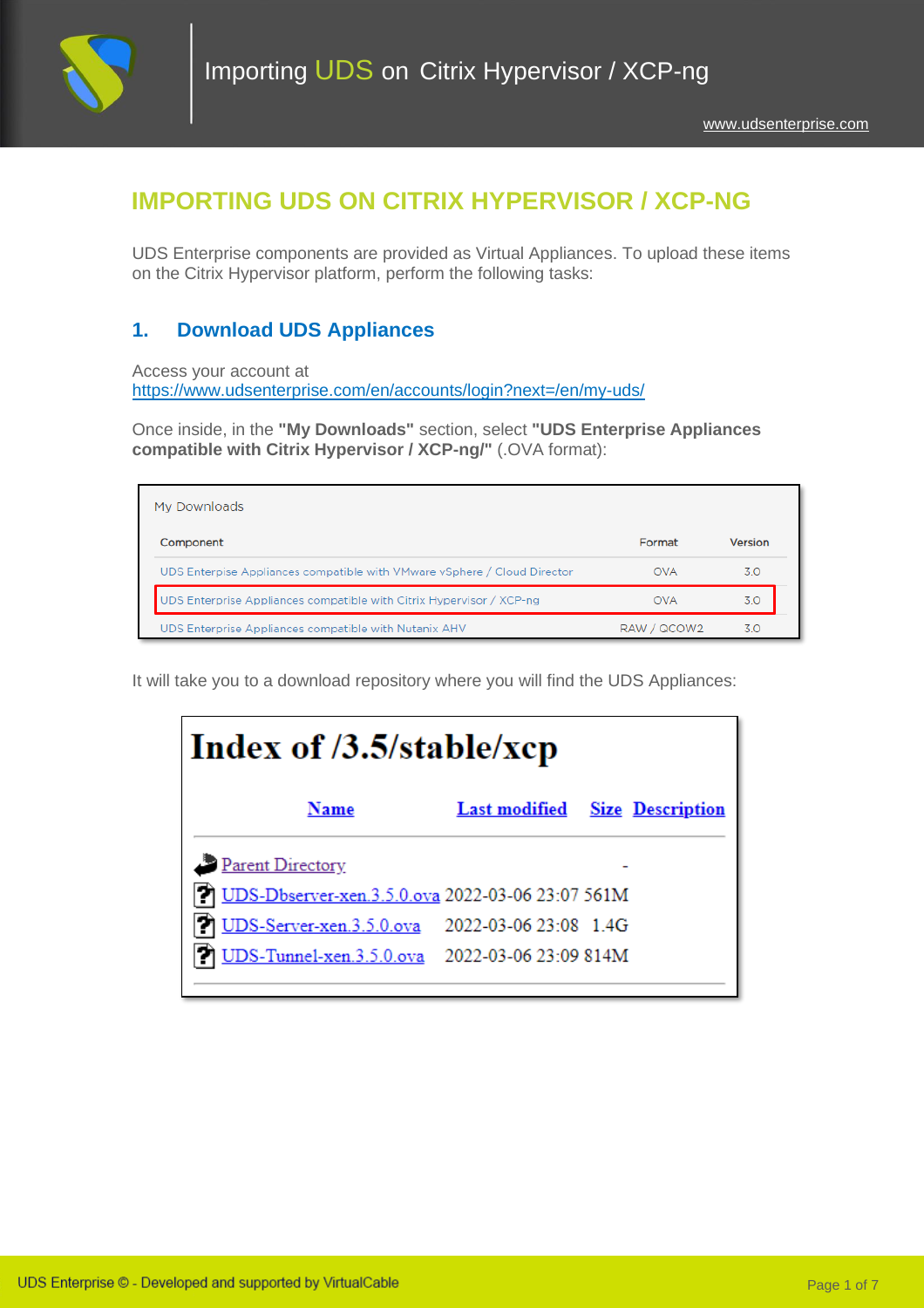

### **2. Import UDS Appliances on the virtual platform**

Download the UDS Appliances. See below an example with the UDS Server Appliance (**UDS-Server-XXova**).

Access the Citrix Hypervisor environment and select the **"Import"** option:



Search and select the previously downloaded UDS Appliance.

| <b>3</b> Import                    |                                                                                                                                                      | $\times$<br>п  |
|------------------------------------|------------------------------------------------------------------------------------------------------------------------------------------------------|----------------|
| Locate the file you want to import |                                                                                                                                                      | $\overline{P}$ |
| <b>Import Source</b><br>Location   | Enter the pathname of an exported VM or template, an OVF/OVA package or a virtual hard disk image file or<br>click Browse to find the file you want. |                |
| Storage<br>Networking<br>Finish    | C:\Users\Andrés\Downloads\UDS-Server-xen.3.5.0.ova<br>Filename:                                                                                      | Browse         |
| citrix                             |                                                                                                                                                      |                |
|                                    | < Previous<br>Next >                                                                                                                                 | Cancel         |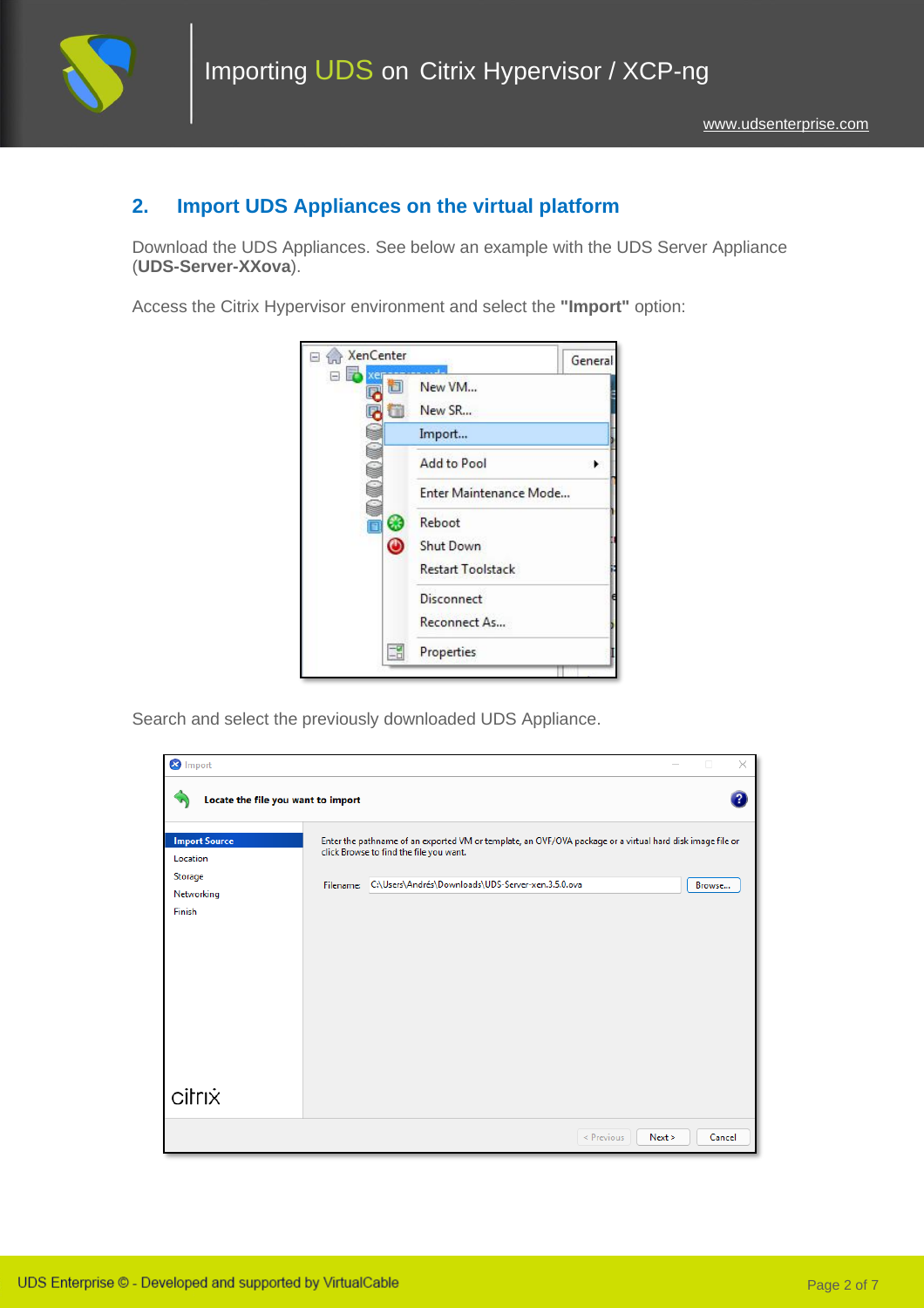

Indicate where to host the server.

| 23 Import OVF/OVA Package            |                                                                                                                                                                           |  |
|--------------------------------------|---------------------------------------------------------------------------------------------------------------------------------------------------------------------------|--|
|                                      | Select the location where the imported VM will be placed                                                                                                                  |  |
| <b>Import Source</b><br><b>EULAs</b> | Choose the pool or standalone server where you want to place the VM(s). If required, you can also specify a<br>Home Server within the selected pool for each imported VM. |  |
| <b>Location</b>                      | localhost.localdomain<br>Import VM(s) to:<br>$\checkmark$                                                                                                                 |  |
| Storage                              | Assign imported VM(s) to a home server:                                                                                                                                   |  |
| Networking                           | VM<br>Home Server                                                                                                                                                         |  |
| Security                             | UDS Server 3.5.0 localhost.localdomain                                                                                                                                    |  |
| <b>OS Fixup Settings</b>             |                                                                                                                                                                           |  |
| Finish                               |                                                                                                                                                                           |  |

Select the storage.

| M Import OVF/OVA Package             | $\times$                                                                                                                              |
|--------------------------------------|---------------------------------------------------------------------------------------------------------------------------------------|
| Select target storage                |                                                                                                                                       |
| <b>Import Source</b><br><b>EULAs</b> | Place the virtual disks in the VMs you are importing onto storage repositories (SRs) in the destination pool or<br>standalone server. |
| Location                             |                                                                                                                                       |
| <b>Storage</b>                       | Place all imported virtual disks on this target SR:<br>$\odot$                                                                        |
| Networking                           | Local storage on citrix, 57.4 GB available<br>$\check{ }$                                                                             |
| Security                             | Place imported virtual disks onto specified target SRs:                                                                               |
| <b>OS Fixup Settings</b>             | <b>VM - Virtual Disk</b><br><b>Storage Repository</b>                                                                                 |
| Finish                               | UDS Server 3.0.0 - disk0 (8 GB) Local storage on citrix, 57.4 GB available<br>$\blacksquare$                                          |
|                                      |                                                                                                                                       |

Assign a network.

| Import OVF/OVA Package                           |                                                                                                                                                                             | ×                     |
|--------------------------------------------------|-----------------------------------------------------------------------------------------------------------------------------------------------------------------------------|-----------------------|
| Select network to connect VM                     |                                                                                                                                                                             |                       |
| <b>Import Source</b><br><b>EULAs</b><br>Location | Map the virtual network interfaces in the VMs you are importing to networks in the destination pool or<br>standalone server.<br>Virtual network interfaces in imported VMs: |                       |
| Storage                                          | VM - Virtual Network Interface                                                                                                                                              | <b>Target Network</b> |
| <b>Networking</b>                                | UDS Server 3.0.0 - ethernet0 ( <autogenerated mac="">)</autogenerated>                                                                                                      | Network 0<br>۰        |
| Security                                         |                                                                                                                                                                             |                       |
| <b>OS Fixup Settings</b>                         |                                                                                                                                                                             |                       |
| Finish                                           |                                                                                                                                                                             |                       |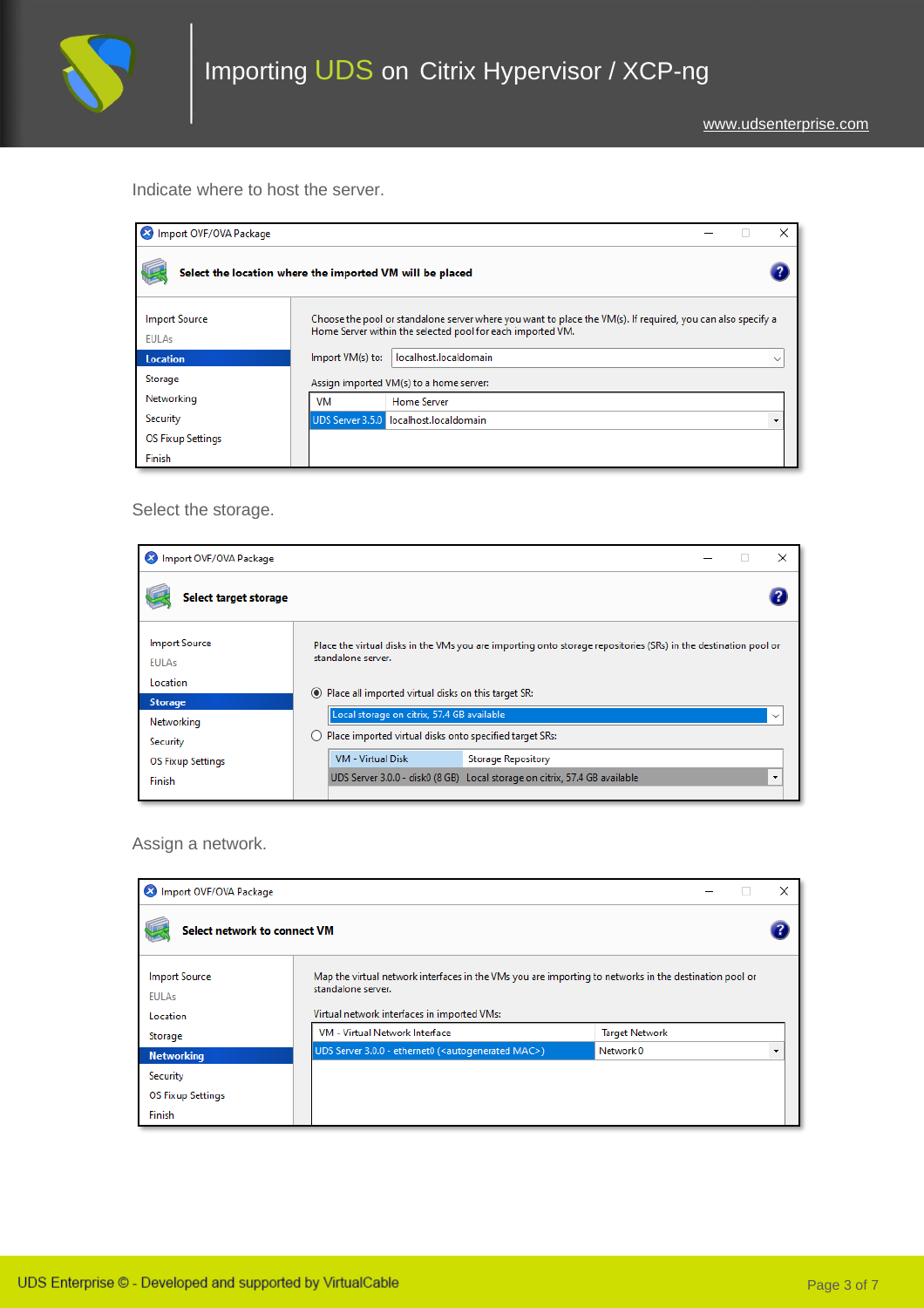

The **"Security"** section is left by default.

| Import OVF/OVA Package               | ×                                                                                                     |
|--------------------------------------|-------------------------------------------------------------------------------------------------------|
| Select your import security settings |                                                                                                       |
| <b>Import Source</b>                 | Security settings allow you to validate the OVF/OVA package you are importing.                        |
| <b>EULAs</b>                         | The appliance has a manifest file. You can choose to verify the manifest matches the appliance files. |
| Location                             | Verify manifest content                                                                               |
| Storage                              |                                                                                                       |
| Networking                           |                                                                                                       |
| <b>Security</b>                      |                                                                                                       |
| <b>OS Fixup Settings</b>             |                                                                                                       |
| Finish                               |                                                                                                       |

Mark **"Don't use Operating System Fixup"**.

| Import OVF/OVA Package                     |                                                                                                                                                                                                                                                                                                                                                |  |  |
|--------------------------------------------|------------------------------------------------------------------------------------------------------------------------------------------------------------------------------------------------------------------------------------------------------------------------------------------------------------------------------------------------|--|--|
|                                            | Use Operating System Fixup to ensure hypervisor interoperability                                                                                                                                                                                                                                                                               |  |  |
| <b>Import Source</b><br>FUI As<br>Location | Operating System Fixup creates a basic level of interoperability for OVF packages and disk images that<br>originated on non-Citrix Hypervisor platforms, for example, an OVF Package created from a VMware<br>environment. It attempts to repair problems with imported VMs that might prevent the operating system of<br>the VM from booting. |  |  |
| Storage<br>Networking                      | Operating System Fixup is supplied as a bootable ISO image which is attached to the DVD drive of the<br>imported VM and which performs necessary repairs to the VM when it is first started.                                                                                                                                                   |  |  |
| Security                                   | Don't use Operating System Fixup<br>$\odot$                                                                                                                                                                                                                                                                                                    |  |  |
| <b>OS Fixup Settings</b>                   | Select this option if the VMs being imported were created on Citrix Hypervisor.                                                                                                                                                                                                                                                                |  |  |
| <b>Finish</b>                              | <b>Use Operating System Fixup</b><br>Select this option if the VMs being imported were created on a hypervisor other than Citrix Hypervisor.                                                                                                                                                                                                   |  |  |
|                                            | Location of OS Fixup ISO:<br>[Choose an ISO SR]                                                                                                                                                                                                                                                                                                |  |  |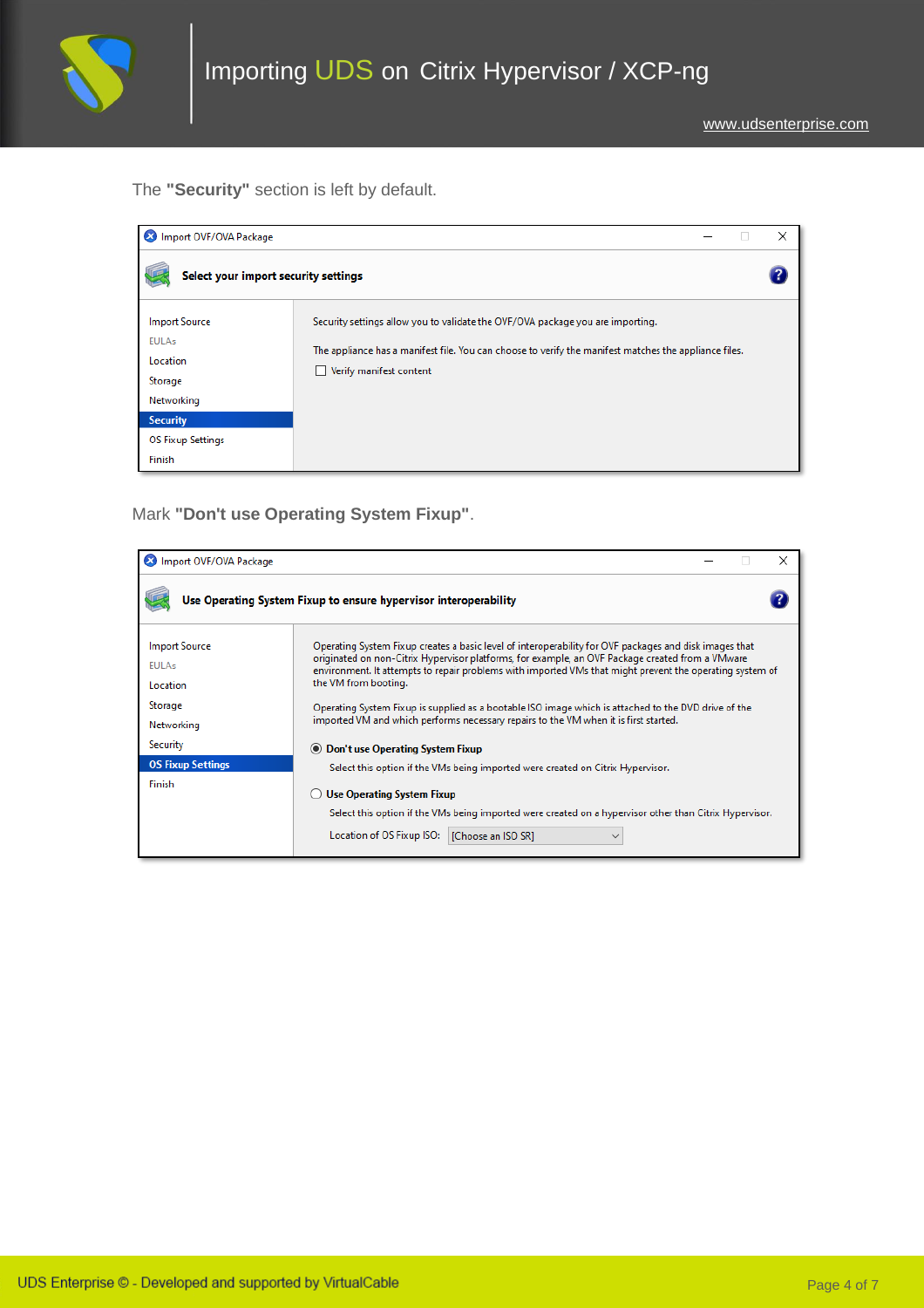

Verify all the data in the configuration summary and finish the wizard to start the import process.

| Import OVF/OVA Package               |                              |                                                                                                                                                                                          |        |        | $\times$ |
|--------------------------------------|------------------------------|------------------------------------------------------------------------------------------------------------------------------------------------------------------------------------------|--------|--------|----------|
| <b>Review the import settings</b>    |                              |                                                                                                                                                                                          |        |        |          |
| <b>Import Source</b><br><b>EULAs</b> | below.                       | All the necessary information has been collected and the wizard is ready to import using the settings shown                                                                              |        |        |          |
| Location                             |                              | Please review these settings and click Previous if you need to go back and make any changes, otherwise<br>click Finish to import and close this wizard. Import may take several minutes. |        |        |          |
| Storage                              |                              |                                                                                                                                                                                          |        |        |          |
| Networking                           | Package name:                | Server-3.5.0                                                                                                                                                                             |        |        |          |
| Security                             | Verify manifest content: No  |                                                                                                                                                                                          |        |        |          |
| <b>OS Fixup Settings</b>             | Verify digital signature: No |                                                                                                                                                                                          |        |        |          |
| <b>Finish</b>                        | Use OS Fixup:                | No                                                                                                                                                                                       |        |        |          |
|                                      | Target:                      | localhost.localdomain                                                                                                                                                                    |        |        |          |
|                                      | Storage:                     | Local storage on localhost.localdomain                                                                                                                                                   |        |        |          |
|                                      | Network:                     | Network 0                                                                                                                                                                                |        |        |          |
|                                      |                              |                                                                                                                                                                                          |        |        |          |
|                                      |                              |                                                                                                                                                                                          |        |        |          |
| citrix                               |                              | $\triangledown$ Start the new VM(s) automatically as soon as the import is complete                                                                                                      |        |        |          |
|                                      |                              | < Previous                                                                                                                                                                               | Finish | Cancel |          |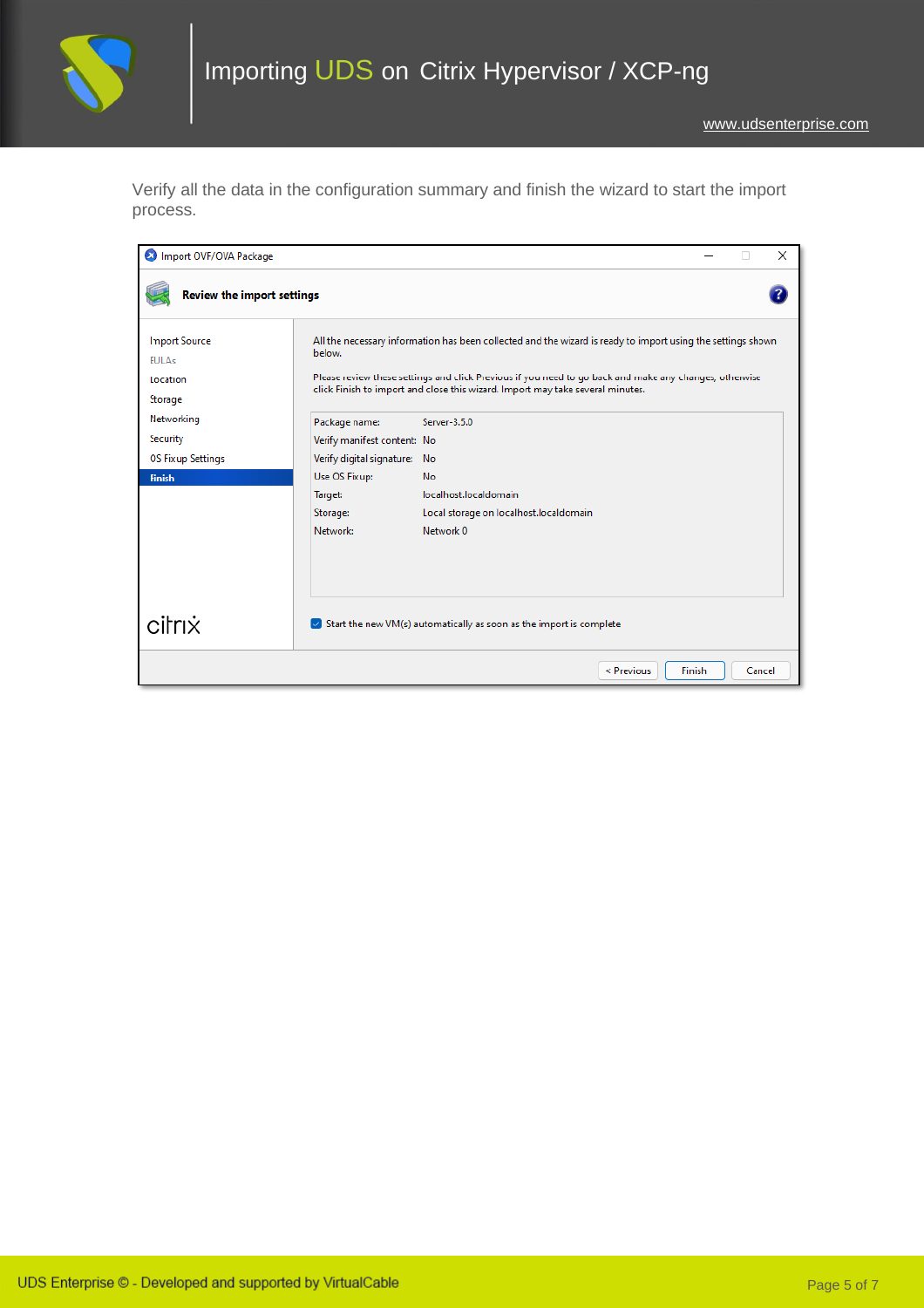

### **3. Start UDS servers**

Once the import of the UDS Appliance is finished, turn on the VM and start a console to begin with the server configuration.

| Lew Server   THE New Pool   New Storage   New VM   (a) Shut Down (2) Reboot (1) Suspend                                                                                                                                                                                                                                                                                                                                                                                                                                                                                                                                                                                                                                                                                                                                                                                                                                                                                                                                                                                                                                                                                                                                                                                                                                                                                                                                                                                                                                                                                                                                                                              |                  |  |  |
|----------------------------------------------------------------------------------------------------------------------------------------------------------------------------------------------------------------------------------------------------------------------------------------------------------------------------------------------------------------------------------------------------------------------------------------------------------------------------------------------------------------------------------------------------------------------------------------------------------------------------------------------------------------------------------------------------------------------------------------------------------------------------------------------------------------------------------------------------------------------------------------------------------------------------------------------------------------------------------------------------------------------------------------------------------------------------------------------------------------------------------------------------------------------------------------------------------------------------------------------------------------------------------------------------------------------------------------------------------------------------------------------------------------------------------------------------------------------------------------------------------------------------------------------------------------------------------------------------------------------------------------------------------------------|------------------|--|--|
| UDS Server 3.5.0 on 'localhost.localdomain'                                                                                                                                                                                                                                                                                                                                                                                                                                                                                                                                                                                                                                                                                                                                                                                                                                                                                                                                                                                                                                                                                                                                                                                                                                                                                                                                                                                                                                                                                                                                                                                                                          |                  |  |  |
| General Memory Storage Networking Console Performance Snapshots Search                                                                                                                                                                                                                                                                                                                                                                                                                                                                                                                                                                                                                                                                                                                                                                                                                                                                                                                                                                                                                                                                                                                                                                                                                                                                                                                                                                                                                                                                                                                                                                                               |                  |  |  |
| Click here to create a DVD drive                                                                                                                                                                                                                                                                                                                                                                                                                                                                                                                                                                                                                                                                                                                                                                                                                                                                                                                                                                                                                                                                                                                                                                                                                                                                                                                                                                                                                                                                                                                                                                                                                                     | Open SSH Console |  |  |
| UDS Enterprise Server v3.5.0 uds tty1                                                                                                                                                                                                                                                                                                                                                                                                                                                                                                                                                                                                                                                                                                                                                                                                                                                                                                                                                                                                                                                                                                                                                                                                                                                                                                                                                                                                                                                                                                                                                                                                                                |                  |  |  |
| uds login: root (automatic login)                                                                                                                                                                                                                                                                                                                                                                                                                                                                                                                                                                                                                                                                                                                                                                                                                                                                                                                                                                                                                                                                                                                                                                                                                                                                                                                                                                                                                                                                                                                                                                                                                                    |                  |  |  |
| inux uds 5.10.0–10–amd64 #1 SMP Debian 5.10.84–1 (2021–12–08) x86_64<br>OS Enterprise Server v3.5.0                                                                                                                                                                                                                                                                                                                                                                                                                                                                                                                                                                                                                                                                                                                                                                                                                                                                                                                                                                                                                                                                                                                                                                                                                                                                                                                                                                                                                                                                                                                                                                  |                  |  |  |
| $\begin{array}{l} \textit{HHS}_n \textit{HHS}_n \textit{HHS}_n \textit{HHS}_n \textit{HHS}_n \textit{HHS}_n \textit{HHS}_n \textit{HHS}_n \textit{HHS}_n \textit{HHS}_n \textit{HHS}_n \textit{HHS}_n \textit{HHS}_n \textit{HHS}_n \textit{HHS}_n \textit{HHS}_n \textit{HHS}_n \textit{HHS}_n \textit{HHS}_n \textit{HHS}_n \textit{HHS}_n \textit{HHS}_n \textit{HHS}_n \textit{HHS}_n \textit{HHS}_n \textit{HHS}_n \textit{H$<br>$\begin{array}{lll} \texttt{ \textbf{ \textbf{1}}},\texttt{ \textbf{1}} & \texttt{ \textbf{2}} & \texttt{ \textbf{3}} \\ \texttt{ \textbf{1}} & \texttt{ \textbf{1}} & \texttt{ \textbf{2}} \\ \texttt{ \textbf{1}} & \texttt{ \textbf{1}} & \texttt{ \textbf{2}} \\ \texttt{ \textbf{1}} & \texttt{ \textbf{1}} & \texttt{ \textbf{2}} \\ \texttt{ \textbf{2}} & \texttt{ \textbf{3}} & \texttt{ \textbf{2}} \\ \texttt{ \textbf{3}} & \texttt{ \textbf{4}} & \texttt{ \textbf{5}}$<br>,*(##*,*((<br><b>Contractor</b><br>DS Enterprise comes with ABSOLUTELY NO WARRANTY,<br>to the extent permitted by applicable law.<br>ast login: Tue Dec 21 16:26:15 CET 2021 on tty1<br>OS Enteprprise broker CLI tool<br>Your appliance is currently unconfigured.<br>In order to configure it, you need to go throught the setup process.<br>Since UDS 3.0, the configuration is done using a web browser.<br>OS Enterprise setup launcher<br>your appliance IP is 192.168.1.113. We are going to start the web setup process for you right now.<br>To configure your appliance, please go to this URL: http://192.168.1.113:9900<br>The setup process will be available until finished or the appliance is rebooted.<br>oot@uds:~#_ |                  |  |  |

Click on **"Start"** and select the **"Console"** tab in the menu. Wait for the VM to start and proceed with the configuration of the UDS Appliance (see [Installation,](https://www.udsenterprise.com/en/uds-enterprise/documentation/)  [Administration and User Manual of](https://www.udsenterprise.com/en/uds-enterprise/documentation/) [UDS Enterprise\)](https://www.udsenterprise.com/es/acerca-de-uds/documentacion/).

#### **NOTES:**

- **1. If you want to use the UDS Tunnel component (which will provide you with WAN access and HTML5 access to the different services) repeat the same tasks previously described using the UDS-Tunnel.xxova file.**
- **2. If you do not have your own database server to host the UDS Enterprise database, from the same repository you can download a virtual machine with a database server already prepared for this purpose. We remind you that this server is not part of UDS Enterprise, and therefore it is not supported.**